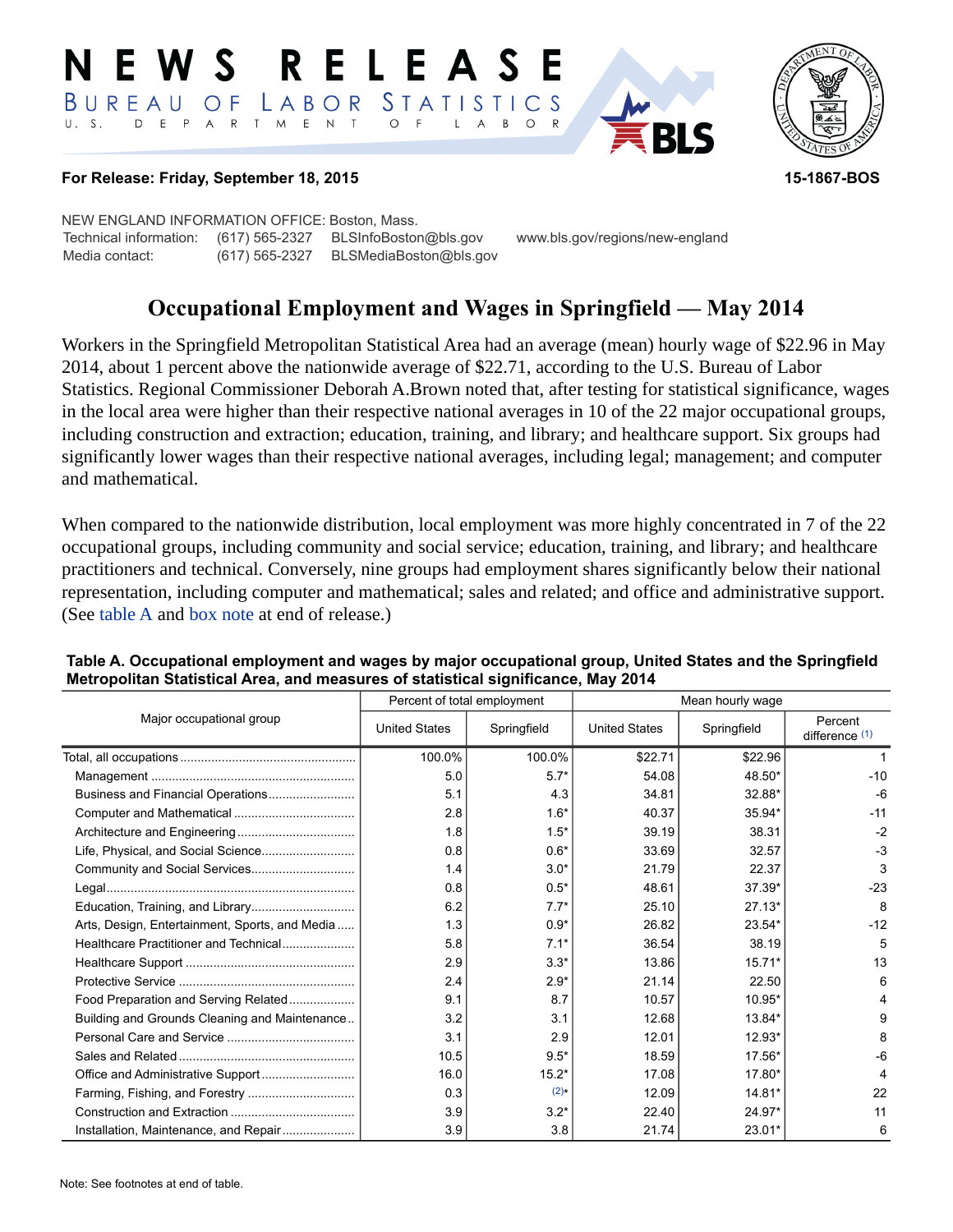### **Table A. Occupational employment and wages by major occupational group, United States and the Springfield Metropolitan Statistical Area, and measures of statistical significance, May 2014 - Continued**

| Major occupational group | Percent of total employment |             | Mean hourly wage |             |                           |
|--------------------------|-----------------------------|-------------|------------------|-------------|---------------------------|
|                          | <b>United States</b>        | Springfield | United States    | Springfield | Percent<br>difference (1) |
|                          | 6.6                         | 6.8         | 17.06            | 18.54*      |                           |
|                          | 6.8                         | $7.6*$      | 16.57            | 17.08       |                           |

Footnotes:

<span id="page-1-0"></span>(1) A positive percent difference measures how much the mean wage in Springfield is above the national mean wage, while a negative difference reflects a lower wage.

<span id="page-1-1"></span>(2) Indicates a value of less than 0.05 percent

\* The percent share of employment or mean hourly wage for this area is significantly different from the national average of all areas at the 90-percent confidence level.

One occupational group—community and social service—was chosen to illustrate the diversity of data available for any of the 22 major occupational categories. Springfield had 8,660 jobs in community and social service, accounting for 3.0 percent of local area employment, significantly higher than the 1.4-percent share nationally. The average hourly wage for this occupational group locally was \$22.37, compared to the national wage of \$21.79.

Some of the largest detailed occupations within the community and social service group included social and human service assistants (1,820), healthcare social workers (1,430), and mental health counselors (980). Among the higher paying jobs were probation officers and correctional treatment specialists and educational, guidance, school, and vocational counselors, with mean hourly wages of \$30.84 and \$29.44, respectively. At the lower end of the wage scale were social and human service assistants (\$15.82) and rehabilitation counselors (\$16.07). (Detailed occupational data for community and social service are presented in table 1; for a complete listing of detailed occupations available go to [www.bls.gov/oes/2014/may/oes\\_78100.htm](https://www.bls.gov/oes/2014/may/oes_78100.htm) .)

Location quotients allow us to explore the occupational make-up of a metropolitan area by comparing the composition of jobs in an area relative to the national average. (See table 1.) For example, a location quotient of 2.0 indicates that an occupation accounts for twice the share of employment in the area than it does nationally. In the Springfield Metropolitan Statistical Area, above-average concentrations of employment were found in many of the occupations within the community and social service group. For instance, healthcare social workers were employed at 4.5 times the national rate in Springfield, and rehabilitation counselors, at 4.0 times the U.S. average. On the other hand, child, family, and school social workers had a location quotient of 1.0 in Springfield, indicating that this particular occupation's local and national employment shares were similar.

These statistics are from the Occupational Employment Statistics (OES) survey, a federal-state cooperative program between BLS and State Workforce Agencies, in this case, the Massachusetts Division of Unemployment Assistance.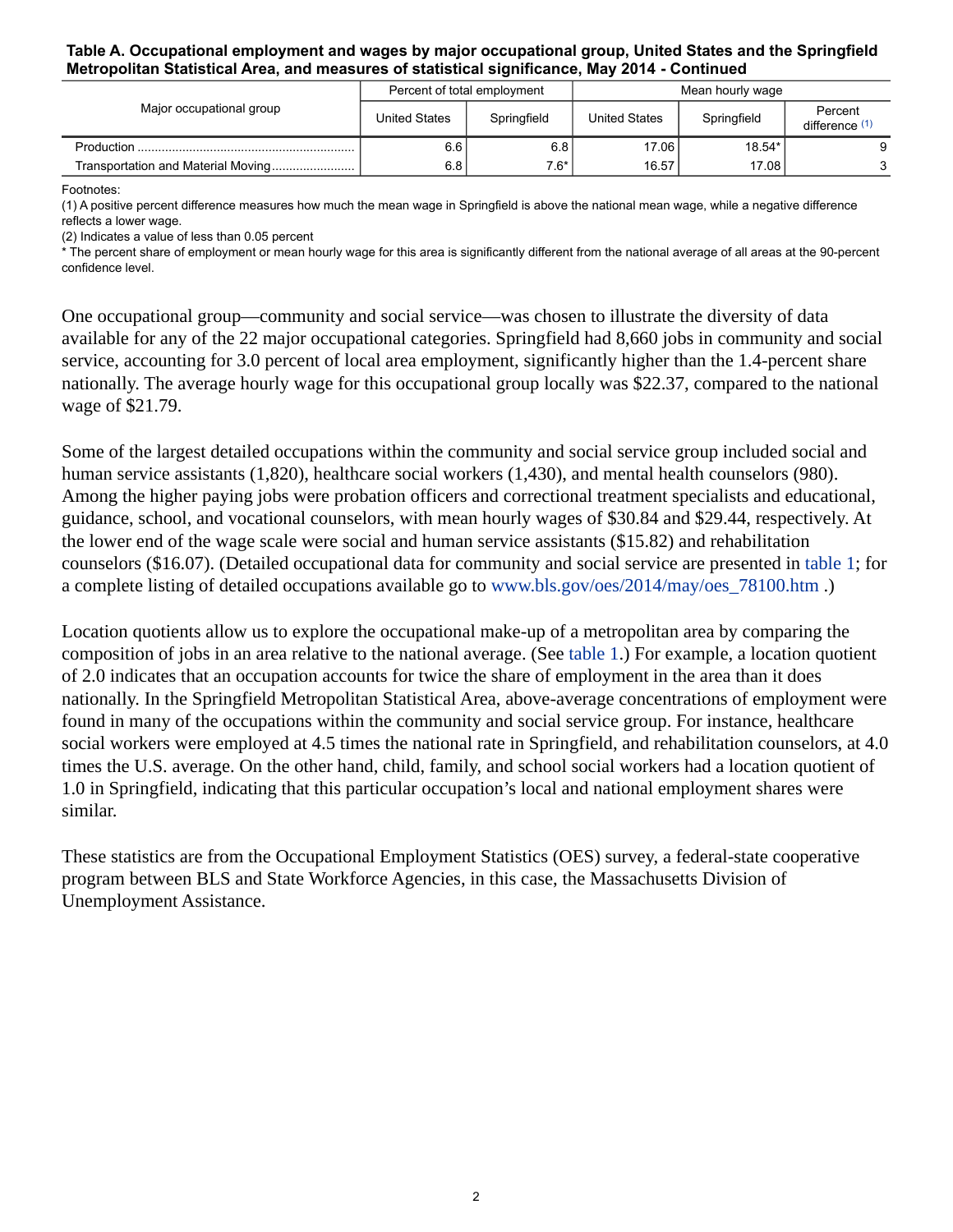## **Note**

<span id="page-2-0"></span>A value that is statistically different from another does not necessarily mean that the difference has economic or practical significance. Statistical significance is concerned with the ability to make confident statements about a universe based on a sample. It is entirely possible that a large difference between two values is not significantly different statistically, while a small difference is, since both the size and heterogeneity of the sample affect the relative error of the data being tested.

## **Technical Note**

The Occupational Employment Statistics (OES) survey is a semiannual mail survey measuring occupational employment and wage rates for wage and salary workers in nonfarm establishments in the United States. Guam, Puerto Rico, and the Virgin Islands are also surveyed, but their data are not included in the national estimates. OES estimates are constructed from a sample of about 1.2 million establishments. Forms are mailed to approximately 200,000 sampled establishments in May and November each year. May 2014 estimates are based on responses from six semiannual panels collected over a 3-year period: May 2014, November 2013, May 2013, November 2012, May 2012, and November 2011. The overall national response rate for the six panels is 74.3 percent based on establishments and 70.5 percent based on weighted sampled employment. The unweighted employment of sampled establishments across all six semiannual panels represents approximately 57.1 percent of total national employment. (Response rates are slightly lower for these estimates due to the federal shutdown in October 2013.) The sample in the Springfield Metropolitan Statistical Area included 3,291 establishments with a response rate of 73 percent. For more information about OES concepts and methodology, go to [www.bls.gov/news.release/ocwage.tn.htm.](https://www.bls.gov/news.release/ocwage.tn.htm)

The OES survey provides estimates of employment and hourly and annual wages for wage and salary workers in 22 major occupational groups and 821 detailed occupations for the nation, states, metropolitan statistical areas, metropolitan divisions, and nonmetropolitan areas. In addition, employment and wage estimates for 94 minor groups and 458 broad occupations are available in the national data. OES data by state and metropolitan/nonmetropolitan area are available from [www.bls.gov/oes/current/oessrcst.htm](https://www.bls.gov/oes/current/oessrcst.htm) and [www.bls.gov/](https://www.bls.gov/oes/current/oessrcma.htm) [oes/current/oessrcma.htm,](https://www.bls.gov/oes/current/oessrcma.htm) respectively.

The May 2014 OES estimates are based on the 2010 Standard Occupational Classification (SOC) system and the 2012 North American Industry Classification System (NAICS). Information about the 2010 SOC is available on the BLS website at [www.bls.gov/soc](https://www.bls.gov/soc) and information about the 2012 NAICS is available at [www.bls.gov/bls/naics.htm.](https://www.bls.gov/bls/naics.htm)

## **Area definitions**

The substate area data published in this release reflect the standards and definitions established by the U.S. Office of Management and Budget.

The **Springfield, Mass.-Conn. Metropolitan Statistical Area** includes Agawam city, MA, Ashfield town, MA, Belchertown town, MA, Blandford town, MA, Brimfield town, MA, Chester town, MA, Chesterfield town, MA, Chicopee city, MA, Cummington town, MA, Deerfield town, MA, East Longmeadow town, MA, East Windsor town, CT, Easthampton town, MA, Enfield town, CT, Goshen town, MA, Granby town, MA, Granville town, MA, Hadley town, MA, Hampden town, MA, Hatfield town, MA, Holyoke city, MA,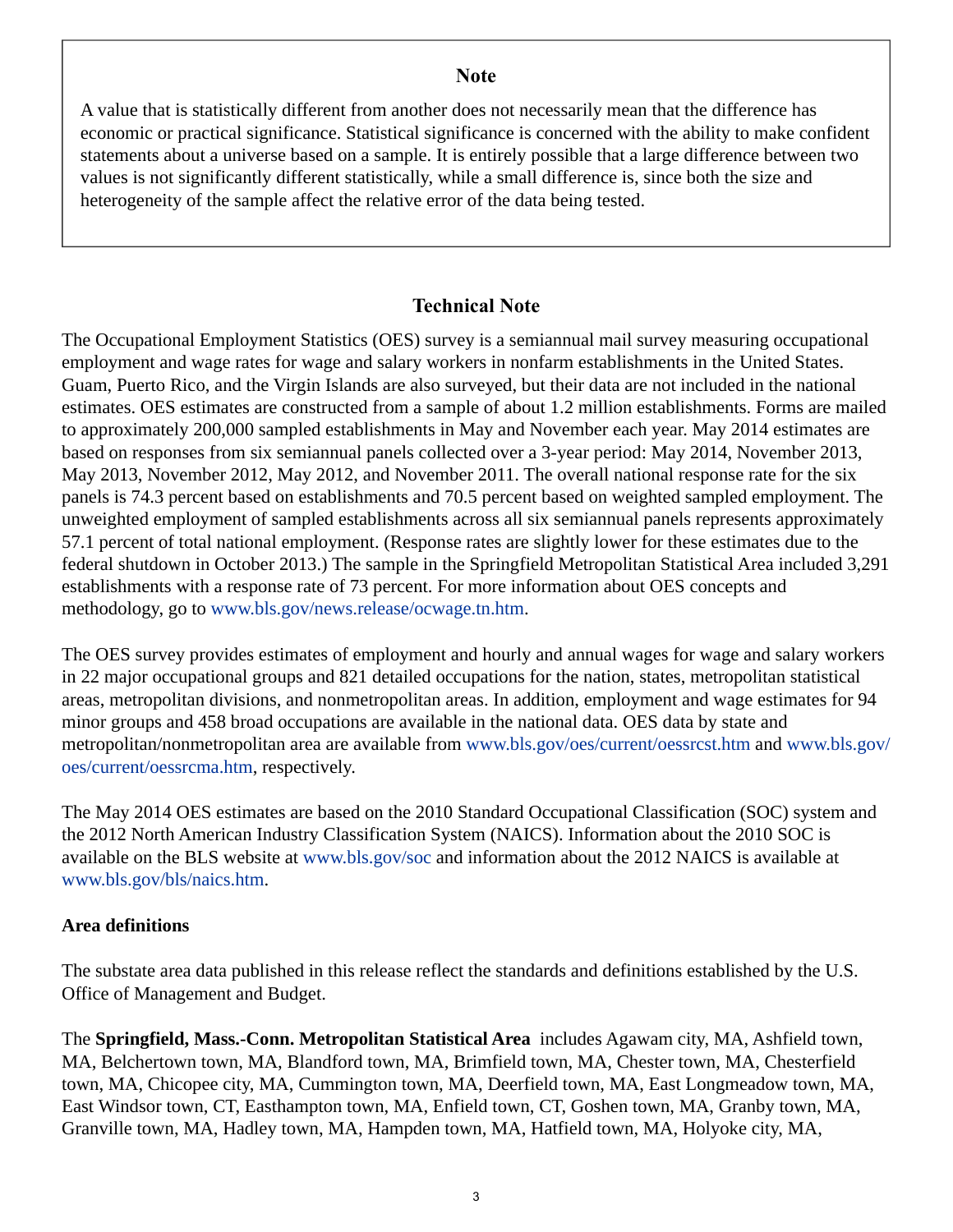Huntington town, MA, Longmeadow town, MA, Ludlow town, MA, Middlefield town, MA, Monson town, MA, Montgomery town, MA, Northampton city, MA, Palmer town, MA, Plainfield town, MA, Russell town, MA, Somers town, CT, South Hadley town, MA, Southampton town, MA, Southwick town, MA, Springfield city, MA, Suffield town, CT, Tolland town, MA, Wales town, MA, Ware town, MA, West Springfield town, MA, Westfield city, MA, Westhampton town, MA, Whately town, MA, Wilbraham town, MA, Williamsburg town, MA, Windsor Locks town, CT, and Worthington town, MA.

## **Additional information**

OES data are available on our regional web page at [www.bls.gov/regions/new-england.](https://www.bls.gov/regions/new-england) Answers to frequently asked questions about the OES data are available at [www.bls.gov/oes/oes\\_ques.htm](https://www.bls.gov/oes/oes_ques.htm). Detailed technical information about the OES survey is available in our Survey Methods and Reliability Statement on the BLS website at [www.bls.gov/oes/2014/may/methods\\_statement.pdf.](https://www.bls.gov/oes/2014/may/methods_statement.pdf)

Information in this release will be made available to sensory impaired individuals upon request . Voice phone: 202-691-5200; Federal Relay Service: 800-877-8339.